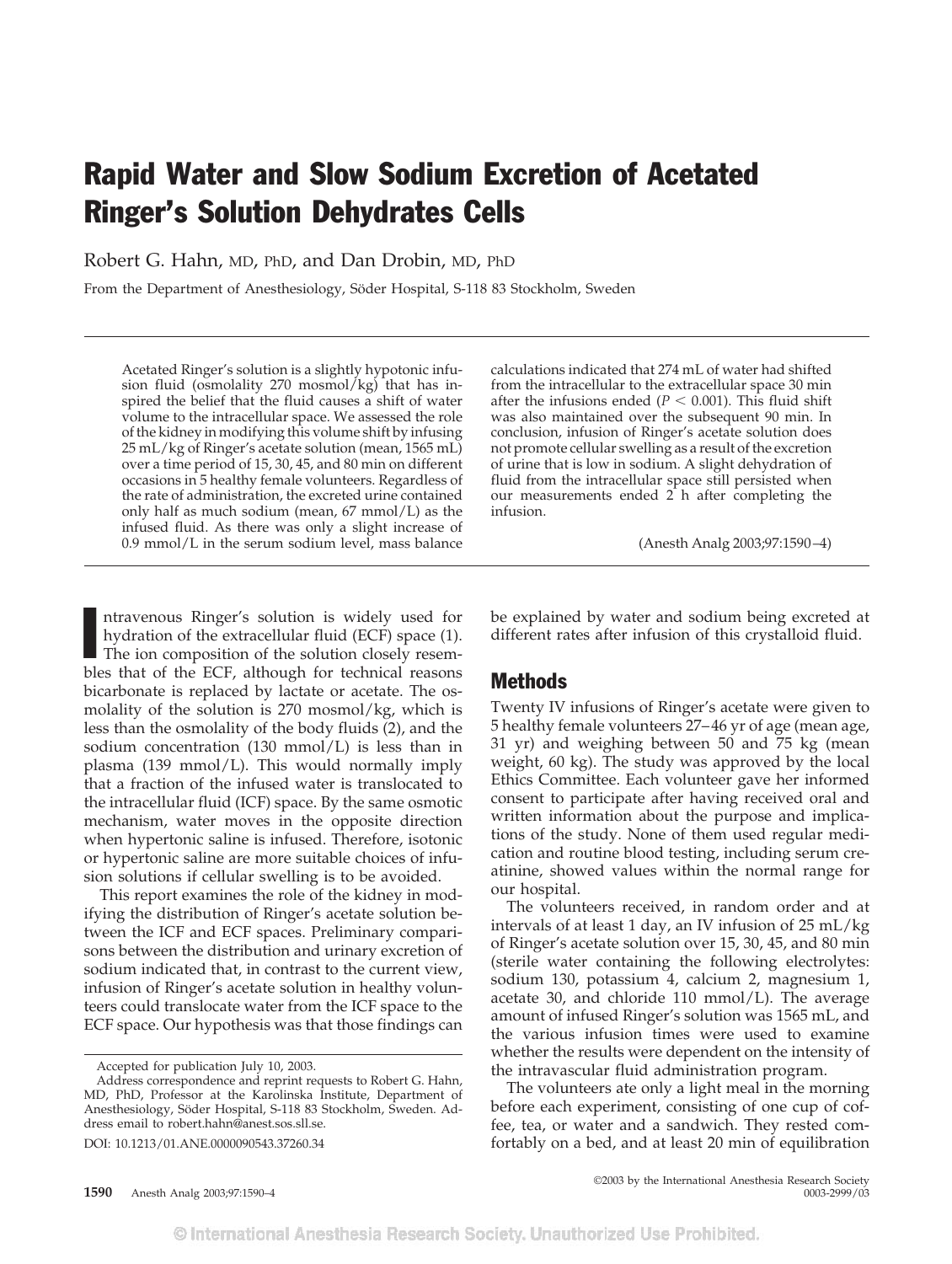was allowed before the experiments started. Cannulae were placed in the antecubital veins of both arms and Ringer's acetate solution was infused into one of these veins at a constant rate with the aid of one or several infusion pumps (model 560; IVAC, San Diego, CA). Blood samples were withdrawn from the other arm. After a blood sample was drawn, the cannula was flushed with 2 mL of Ringer's solution.

The volunteers voided just before the experiments started, which was between 8 and 10 am. All urine was collected 30 and 120 min after the infusion, the first collection period being called "Period 1" and the second "Period 2." The first period thus also included the urine excreted during the infusion. The two urinary volumes were measured in a calibrated tube and the urinary sodium (U-Na) and potassium (U-K) concentrations were analyzed using a Hitachi 747 (Hitachi, Naka, Japan).

Blood for measuring the serum concentrations of sodium (S-Na) and potassium (S-K) was drawn from the arm not used for the infusion before the infusion started and at the end of Period 1 and Period 2. The samples were analyzed by means of an ion-selective, direct potentiometry technique using an IL BGE analyzer (Instrumentation Laboratory, Milan, Italy) with a coefficient of variation of between 1% and 2%.

The diffusion of fluid into and out of the cells was calculated by the sodium dilution method (3–5), which is based on a mass balance concept implying that sodium ions (Na) and water in the ECF space remain constant over time except for additions and losses. In principle, all these additions and losses are known except for fluid exchange between the ECF and ICF spaces. Because Na is distributed throughout the ECF space, the S-Na concentration at any time (*t*) during or after an IV infusion of fluid (S-Na<sub>t</sub>) equals the amount of Na in the ECF volume divided by the current ECF volume. This relationship can be expressed as:

 $S-Na_t$ 

$$
= \frac{\text{Added Na} + (\text{S-Na}_o \times \text{ECF}_o - \text{Na}_{loss})}{(\text{ECF}_o + \text{infused volume} - \text{urine volume} - \Delta \text{ICF})}
$$

where  $S-Na_0$  and  $ECF_0$  are the serum sodium concentration and the ECF volume at baseline,  $Na<sub>loss</sub>$  is the natriuresis (in mmol), and  $\Delta ICF$  is the change in the water content of the ICF compartment. As  $ECF_{o}$  corresponds to 20% of the body weight  $(2)$ ,  $\Delta ICF$  could be calculated from the following rearrangement:

 $\Delta ICF = ECF_0 + (infused - urine) volume$ 

$$
-\frac{A d d e d\, Na + (S\text{-}Na_{o} \times ECF_{o} - Na_{loss})}{S\text{-}Na_{t}}
$$

The results are expressed as the mean  $\pm$  sem when  $n = 5$ . Statistical evaluation was made using repeatedmeasures analysis of variance (ANOVA) and linear regression analysis.  $P < 0.05$  was considered significant. When no significant differences among the 4 series of experiments were found, the results were alternatively presented as the mean followed by the 95% confidence interval (CI) in parenthesis for the pooled data  $(n = 20)$ . Other results from the same experiments have been used to study the hemoglobin kinetics in response to intravascular fluid administration (6).

## **Results**

The S-Na concentration increased slightly, the average increase being 0.9 (95% CI, 0.8–1.8;  $P < 0.04$ ) mmol/L from before the infusion to 120 min after (Fig. 1, top). The S-K concentration also changed very little, usually in the direction of the infused fluid, which contained 4 mmol/L of potassium (Fig. 1, bottom).

The U-Na and U-K concentrations of the urine excreted during the infusions and within the first 30 min thereafter (Period 1) were quite consistent, the U-Na concentration of all 20 infusions being 67 (50–85) mmol/L and the U-K concentration amounting to 15  $(11–19)$  mmol/L.

During the subsequent 90 min (Period 2), however, the U-Na concentration was 133 (120–146) mmol/L, which is close to that of the infused fluid, whereas the U-K concentration was approximately 10 times larger than in the infused fluid (mean, 30 mmol/L; 95% CI, 23–37). These trends were valid for all 4 series of infusions, regardless of the baseline urinary concentration of these electrolytes (Fig. 2).

The urine volumes were also very similar regardless of the infusion rate; the pooled average for all infusions was 760 mL (95% CI, 632–887 mL) during Period 1, whereas an additional 281 (226–336) mL was excreted during Period 2 (Fig. 3, top). The small content of sodium in the first portion of urine apparently created an osmotic imbalance between the ECF and ICF that was corrected by a shift of water. The sodium dilution method suggests that 274 (152–396) mL ( $P <$ 0.0002) had been added to the ECF volume from the ICF volume 30 min after the infusion. This volume was virtually unchanged, 261 (144–377) mL, at 120 min (Fig. 3, bottom).

There were no statistically significant differences among the 4 infusion rates with respect the changes in serum electrolytes, urinary excretion of electrolytes, urine volume, and to the reduction of the ICF volume (repeated-measures ANOVA).

For all 20 experiments, there was a significant linear relationship between the total urine volume and the total Na excretion ( $r = 0.67$ ;  $P < 0.004$ ) and between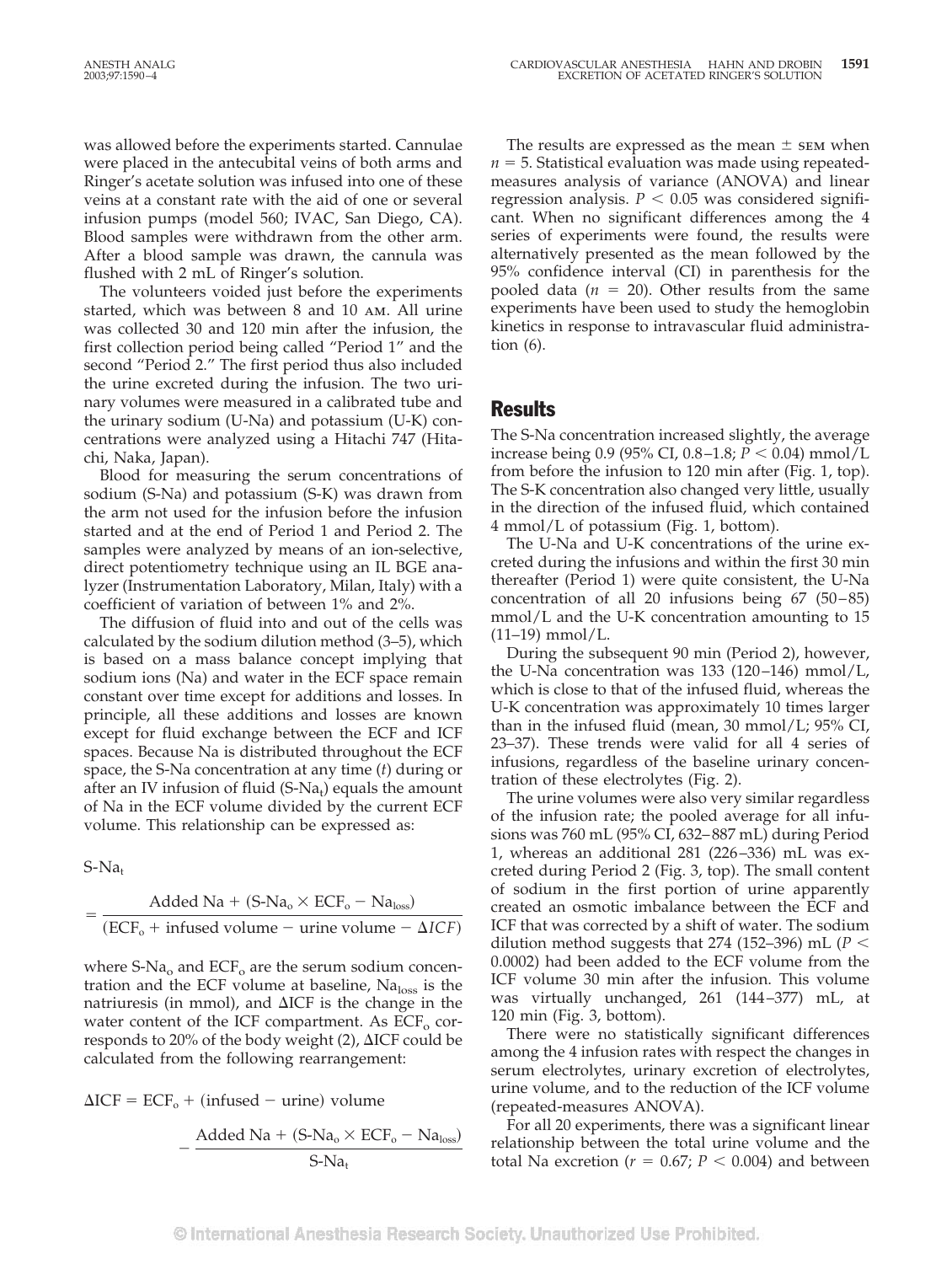

**Figure 1.** The serum sodium (top) and serum potassium (bottom) concentrations just before, 30 min after (end of Period 1), and 120 min (end of Period 2) after an IV infusion of 25 mL/kg of Ringer's acetate solution over 15, 30, 45, and 80 min in 5 healthy volunteers. Data are mean  $\pm$  sEM.

the total urinary excretion and the reduction of the ICF volume ( $r = -0.52$ ;  $P < 0.04$ ).

### **Discussion**

Sodium remains almost exclusively outside the cells (2) and serum sodium changes after additions and losses of water may therefore be used to estimate the translocation of water to and from the intracellular space by means of mass balance equations. The result is surprising when the sodium dilution method is applied to the fluid balance after infusion of Ringer's acetate solution. This fluid is slightly hypotonic, leading one to believe that the fluid would hydrate the cells. However, we recorded just the opposite effect on administering 1500 mL of the fluid to female volunteers. Approximately 275 mL of water had been translocated from the cells to the ECF fluid space at 30 min after the infusion (end of Period 1), and the situation was the same 90 min later (end of Period 2). These fluid shifts would even be slightly larger if evaporation losses through the airways had been considered. The fluid balance was only followed for a limited



**Figure 2.** The urinary concentrations of sodium (top) and potassium (bottom) in the urine recovered just before, 30 min after (Period 1), and 120 min after (Period 2) an IV infusion of 25 mL/kg of Ringer's acetate solution over 15, 30, 45, and 80 min in 5 healthy volunteers. Data are mean  $\pm$  sem.

period of time, but we assume that the baseline ICF volume was eventually restored.

This effect on the equilibrium of water between cells and noncells can be accounted for by the urinary excretion of fluid that contained only half as much sodium (67 mmol/L) as the infused fluid. At 30 min after infusions, 56% of the infused water volume, but only 26% of the infused sodium, had been excreted. The sodium concentration was larger in the next collection of urine but it did not consistently exceed that of the infused fluid, resulting in a status quo with respect to the distribution of infused fluid. At that time, 77% of the infused water volume and 45% of the sodium had been excreted. In contrast to the urinary data obtained before the infusion, these findings were quite consistent and the scattering of the data relatively small. No effect of the infusion time on the natriuresis and the translocation of water could be discerned. Reid et al. (7) recently described the same pattern of rapid water and slow sodium elimination after infusion of normal saline, but not after Hartmann's solution, which has a composition similar to Ringer's lactate. They suggested that the phenomenon is attributable to the larger chloride content of normal saline.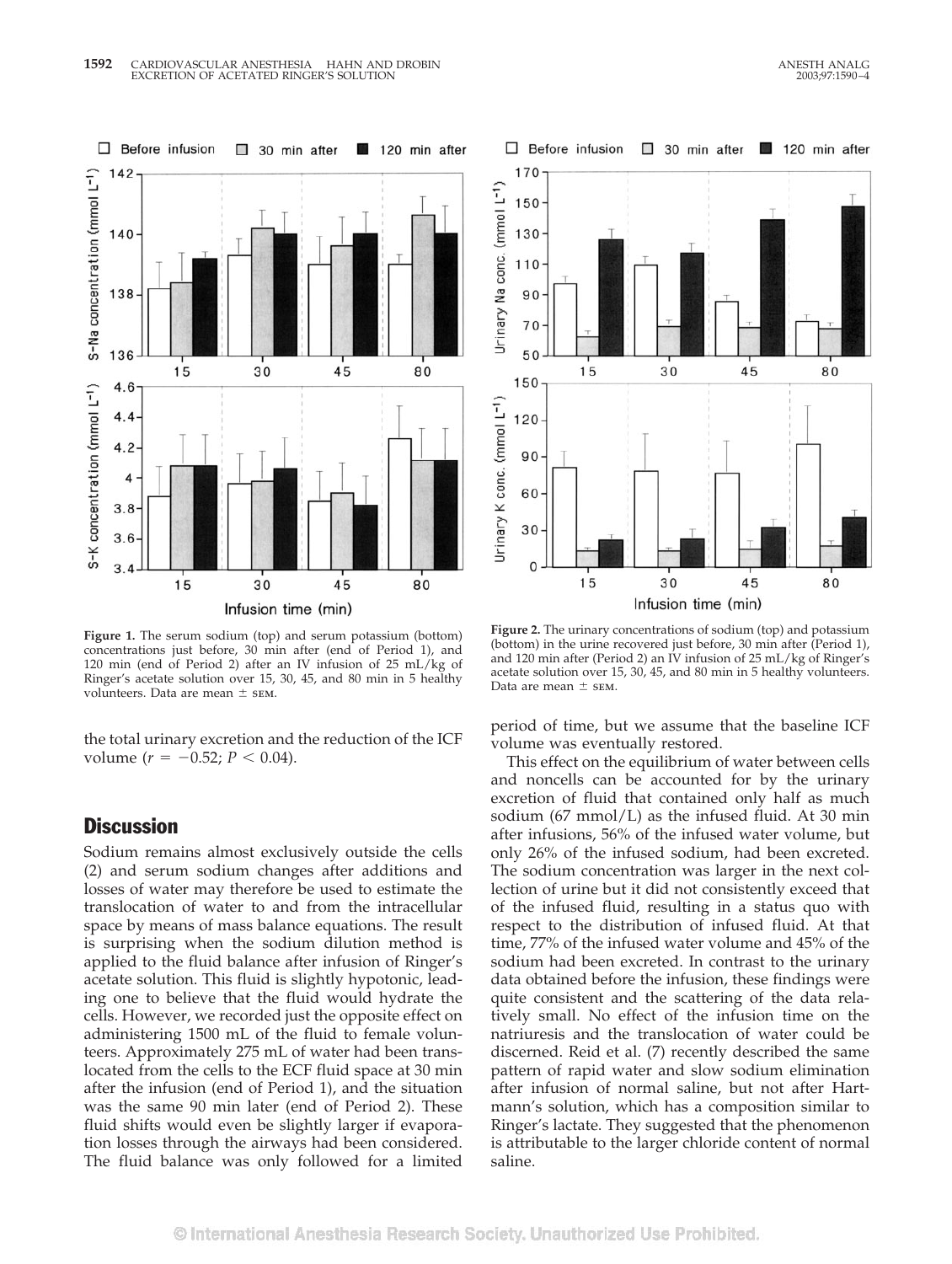

**Figure 3.** The urine volume (top) and the calculated translocation of fluid from the intracellular to the extracellular fluid space (bottom) 30 min after (Period 1) and 120 min after (Period 2) an IV infusion of 25 mL/kg of Ringer's acetate solution over 15, 30, 45, and 80 min in 5 healthy volunteers. Data are mean  $\pm$  sem.

Excretion of urine that is low in sodium creates a situation similar to treatment with hypertonic saline. A relative excess of sodium remains in the ECF space, which attracts water from the ICF by virtue of osmosis. Our volunteers showed a slight increase in the serum sodium concentration, whereas the mass balance calculations indicated that the increase (i.e., the difference between S-Na<sub>t</sub> and S-Na<sub>o</sub>) should be four times larger to keep the ICF volume unchanged. Hence, the increase in serum sodium in response to the brisk diuresis was smaller than expected, and the serum level could be kept low only by dilution with intracellular water.

The sodium dilution method used to calculate the fluid shift between cells and noncells is simplistic. The method assumes that sodium ions are evenly distributed in the ECF volume and that absorption from the gut is of negligible importance for the calculations, which are not particularly sensitive to erroneous assumptions for the baseline ECF. Setting this volume to a 20% larger value than the one used in the study reduced the translocation of fluid from the ICF volume by as little as 10 mL. Conversely, setting the baseline ECF to a 20% smaller value increased the calculated translocation by 10 mL. However, one must also consider that complete equilibration of sodium in the ECF space requires approximately 10 minutes (8) and that the formation of urine takes some time as well.

The sodium dilution method has previously been applied to the distribution of electrolyte-free irrigating fluid in sheep (3,4) and humans (4) and the intracellular uptake of the water component of glucose solutions in humans (5). One animal study comprised control experiments that support the view that normal saline causes a shift of fluid from the ICF to the ECF (3). Similarly, in male volunteers, 1 L of Ringer's acetate solution had translocated 100 mL of fluid from the ICF to the ECF at 90 minutes after the infusion (5).

In the present study, the volunteers were allowed to have one cup of fluid and one sandwich in the morning, usually preceding the experiments by 2–3 h. In our experience, such a light meal in the morning maintains steady state in the fluid balance. Conversely, volunteers who are in a completely fasting state show evidence of dehydration, which also affects the results. If anything, we believe that the potassium balance might have been affected by residual absorption of the morning meal; we have therefore refrained from detailed calculations concerning this ion. However, provided that such confounding is small, our view that water must have left the intracellular space during the intravascular fluid administration is also supported by the potassium data. The excretion of potassium averaged 18.4 mmol, more than 3 times the infused amount. As the S-K level changed very little, this potassium was probably mostly derived from the ICF space, and such passage of ions is capable of carrying along more than 100 mL of water by virtue of osmosis. This view suggests that the fraction of the urine that is derived from the ICF space can be estimated from the ratio of excreted potassium to the sum of the potassium and sodium ions, in this case approximately 22%. The relatively large excretion of potassium is one reason why the kidney must concentrate the urine to be able to eliminate a nearly isotonic crystalloid fluid. The kidney excretes more potassium in response to an increased tubular flow rate, which occurs in response to intravascular fluid administration (9).

The present findings have implications for our view of how the body handles crystalloid infusion fluids. When intravascular fluid administration is performed, the time course for the excretion of sodium and water are apparently different. The kidneys reabsorb more sodium than water, and the net result is a translocation of water from cells to noncells. At 2 hours after the infusion, conventional mass balance calculations would seem to imply that the ECF space is hydrated by 400 mL, the difference between the infused volume and the urinary excretion at that time. However, on considering the effect of natriuresis, the ECF space is in fact hydrated by 660 mL, 65% more than originally